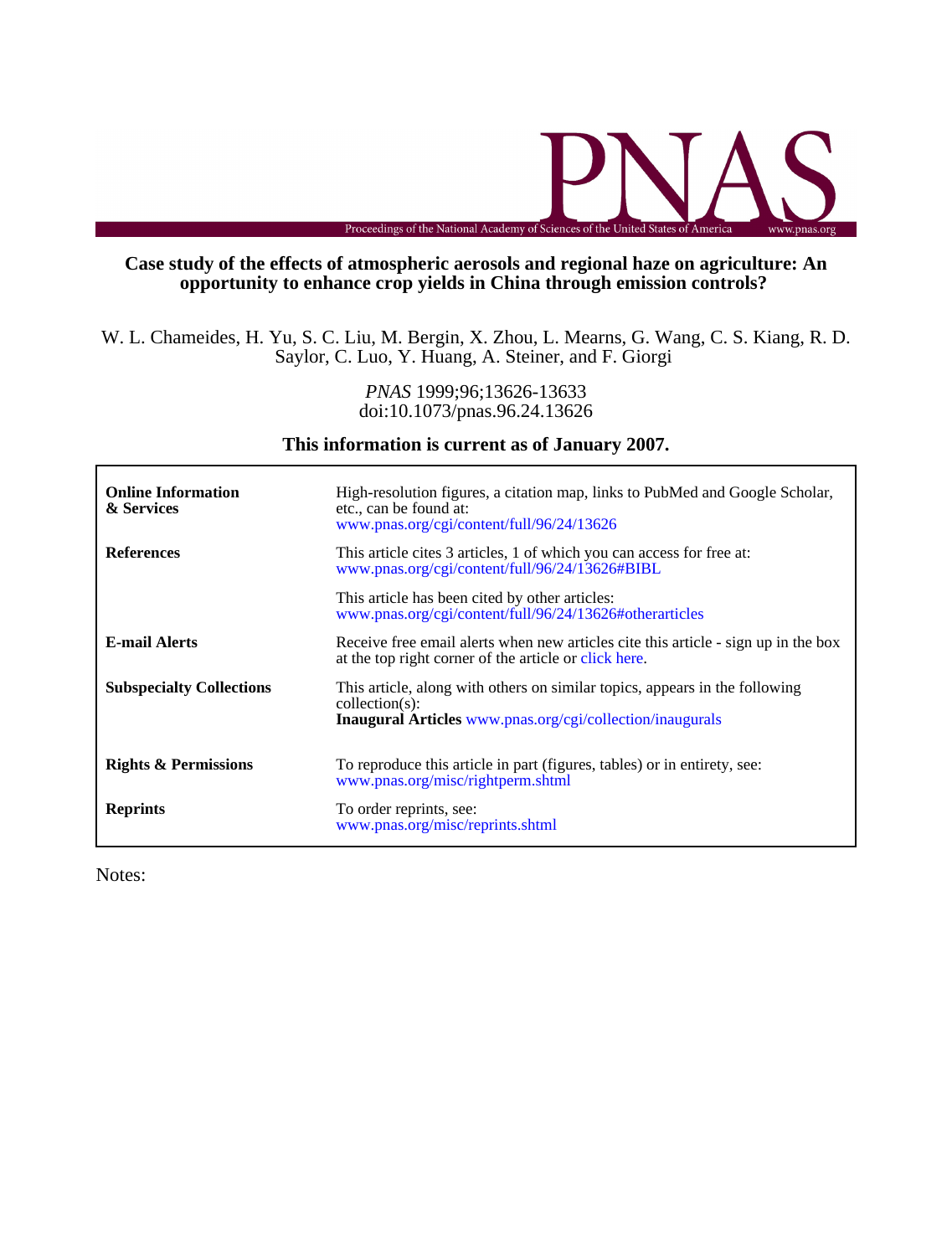# **Case study of the effects of atmospheric aerosols and regional haze on agriculture: An opportunity to enhance crop yields in China through emission controls?**

**W. L. Chameides\*†, H. Yu\*, S. C. Liu\*, M. Bergin\*, X. Zhou‡, L. Mearns§, G. Wang§, C. S. Kiang\*, R. D. Saylor\*, C. Luo\*, Y. Huang\*, A. Steiner\*, and F. Giorgi¶**

\*School of Earth and Atmospheric Sciences, Georgia Institute of Technology, Atlanta, GA 30332; ‡Chinese Academy of Meteorological Sciences, 46, Baishiqiao Road, Beijing 100081, China; <sup>§</sup>National Center for Atmospheric Research, P.O. Box 3000, Boulder, CO 80307; and <sup>¶</sup>Physics of Weather and Climate Group, The Abdus Salam International Centre for Theoretical Physics, P.O. BOX 586, 34100 Trieste, Italy

This contribution is part of the special series of Inaugural Articles by members of the National Academy of Sciences elected on April 28, 1998.

#### Contributed by William L. Chameides, September 29, 1999

**The effect of atmospheric aerosols and regional haze from air pollution on the yields of rice and winter wheat grown in China is assessed. The assessment is based on estimates of aerosol optical depths over China, the effect of these optical depths on the solar irradiance reaching the earth's surface, and the response of rice and winter wheat grown in Nanjing to the change in solar irradiance. Two sets of aerosol optical depths are presented: one based on a coupled,** regional climate/air quality model simulation and the other inferred **from solar radiation measurements made over a 12-year period at meteorological stations in China. The model-estimated optical depths are significantly smaller than those derived from observations, perhaps because of errors in one or both sets of optical depths or because the data from the meteorological stations has been affected by local pollution. Radiative transfer calculations using the smaller, modelestimated aerosol optical depths indicate that the so-called ''direct effect'' of regional haze results in an** '**5–30% reduction in the solar irradiance reaching some of China's most productive agricultural regions. Crop-response model simulations suggest an** '**1:1 relationship between a percentage increase (decrease) in total surface solar irradiance and a percentage increase (decrease) in the yields of rice and wheat. Collectively, these calculations suggest that regional haze in China is currently depressing optimal yields of** '**70% of the crops grown in China by at least 5–30%. Reducing the severity of regional haze in China through air pollution control could potentially result in a significant increase in crop yields and help the nation meet its growing food demands in the coming decades.**

A tmospheric aerosols are a complex chemical mixture of solid<br>and liquid particles suspended in air. They range in size from the smallest superfine mode, with diameters of a few nanometers, to large coarse mode particles, with diameters of a few micrometers or more. Between the superfine and the coarse mode particles are the fine mode particles, with diameters ranging from 0.1  $\mu$ m to a few micrometers.

Fine mode particles have two important characteristics. The first is their association with regional-scale air pollution (1). While atmospheric fine particles are produced naturally, the natural sources are often overwhelmed by anthropogenic sources in polluted areas. These sources include the direct emission of fine particles into the atmosphere during the burning of fossil fuels and biomass and other anthropogenic processes, as well as the production of fine particles in the atmosphere from the oxidation and gas-to-particle conversion of gaseous pollutants such as sulfur dioxide, nitrogen oxides, and volatile organic compounds. Because fine particles typically reside in the atmosphere for days to weeks, they can be transported over thousands of kilometers before being removed. As a result, large regions of the globe with sufficient industrial activity and urbanization and/or biomass burning can be covered by a contiguous layer of air containing enhanced concentrations of fine particles. Under the appropriate meteorological conditions, the affected area can extend over  $10^6$  square kilometers or more (1).

The second important characteristic of fine particles is their ability to affect the flux of solar radiation passing through the atmosphere. This can occur in two ways: (*i*) directly, by scattering and absorbing solar radiation; and (*ii*) indirectly, by acting as cloud condensation nuclei and thereby influencing the optical properties of clouds (2–4). Both effects tend to reduce the amount of solar radiation reaching the earth's surface; however, the magnitude of the indirect effect is far more uncertain than that of the direct effect (5, 6).

Collectively, these two characteristics lead to the phenomenon known as regional haze. The characteristic of regional haze that is most apparent to the naked eye is a reduction in visibility. Another effect of regional haze is a reduction in the flux of solar radiation reaching the earth's surface over large geographic areas. The magnitude of the effect can be significant. For example, it has been estimated that regional haze diminishes surface solar visible radiation over the eastern United States by  $\approx 8\%$  (7). The reduction in surface UV-B radiation from sulfatecontaining aerosols has been estimated at 5–18% (8).

A vigorous scientific effort is currently underway to assess the effect of atmospheric aerosols on surface temperatures and climate (9). Concerns about the impact of regional haze on visibility (as well as their effect on human health) has led to proposals to reduce the concentration of fine particles through regulation and emissions control (10). In this work we examine a different but potentially significant environmental impact of regional haze: namely, the effect on the yields of crops due to a reduction in the solar radiation reaching the earth's surface. Considerable research has already been carried out on the effects of air pollutants on crop yields and the mechanisms by which these effects are induced. While it has been found that crop losses from air pollutants can be significant, the research has focused almost exclusively on the effects induced by phytotoxic compounds: e.g., ozone (11–13). Moreover, while previous investigators have noted the significant reduction in solar radiation that can occur as a result of regional haze (7, 14), and others have found crop yields to be sensitive to the amount of sunlight they receive (15–21), this work attempts to connect these separate findings by assessing the direct impact of regional haze on crop yields.

**China as a Case Study.** To examine whether regional haze can affect crop yields, we adopt a case study approach and focus on

<sup>†</sup>To whom reprint requests should be addressed. E-mail: wcham@eas.gatech.edu.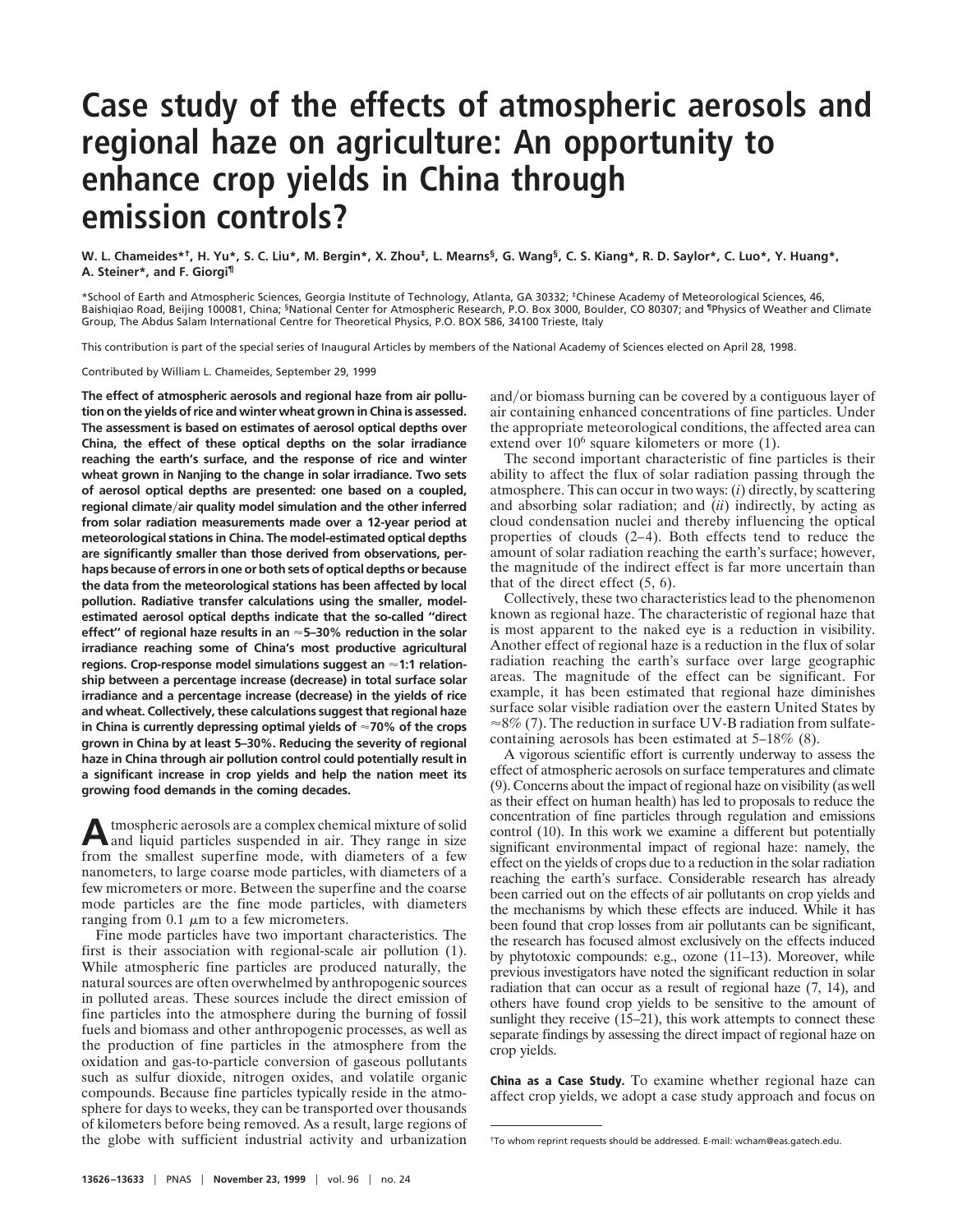China. We do this for two reasons. In the first place, observations suggest that regional haze over China is especially severe (22, 23), and thus it represents an opportune region for an initial assessment of regional-haze effects.

Secondly, agricultural productivity is generally recognized to be a critical factor in determining the future economic trajectory of China. China is the most populous nation in the world, with one of the most rapidly developing economies (24). The question of whether China will be able to feed its growing population and at the same time sustain a rapid pace of economic development has been the subject of considerable debate (25–27). It is generally agreed that China's food demand will increase by  $\approx 1\% \text{yr}^{-1}$  over the next two decades. Less certain is whether China will be able to meet this growing demand internally or will have to import increasing amounts of foodstuffs from other nations. One aspect of resolving this question is understanding the extent to which air pollution affects the yields of crops grown in China and how this effect may change in the coming decades.

Given China's heavy reliance on coal, its burgeoning industrial sector, and its growing use of automobiles (28, 29), regional air pollution may already be affecting crop yields in China. In fact, recent analyses of non-urban air quality data from China and regional air quality model simulations indicate that agricultural areas in China are exposed to potentially harmful amounts of phyotoxic pollutants such as  $O_3$  and acidic precipitation (30, 31). However, because of a lack of data on the effect of these pollutants on crops grown in China, it has not yet been possible to quantitatively assess their impact on agricultural productivity.

In contrast to phyotoxic pollutants, the amount of solar radiation reaching the earth's surface is a standard input variable in so-called crop-response models, used to simulate the yields of specific crops as a function of environmental conditions (32). Moreover, these models have been tested and applied to agricultural systems throughout the world, including those in China (33–37). Thus, these models can be used to calculate the effect of changes in surface solar radiation on the yields of specific crops grown in China. By combining these calculations with estimates of the effect of regional haze on solar radiation in China, it should be possible to derive a rough lower limit estimate of the impact of regional air pollution on China's agricultural productivity.

**Atmospheric Aerosols and Solar Radiation.** The amount of solar radiation reaching the earth's surface is quantified here in terms of  $I_s(\lambda)$ , the surface solar irradiance as a function of wavelength,  $\lambda$ .  $I_s$  has units of  $W \cdot m^{-2} \cdot \mu m^{-1}$  and is defined as the number of watts of solar radiation having wavelengths between  $\lambda$  and  $\lambda + d\lambda$  (in units of micrometers) that impinge on a square meter of the earth's surface. The total surface solar irradiance,  $I_s^{tot}$ , has units of W·m<sup>-2</sup> and is obtained by integrating *Is* over the solar spectrum:

$$
I_s^{tot}(\tau_a) = \int I_s(\lambda, \tau_a) d\lambda.
$$
 [1]

In general,  $I_s$  can be divided into two components: (*i*)  $I_s^{dir}$ , the direct irradiance representing the direct beam of light from the sun; and  $(ii)$   $I_s^{diff}$ , the diffuse irradiance or skylight representing the radiation from the sun that reaches the surface after having been scattered by atmospheric gases, aerosols, and/or clouds.

As noted above, atmospheric aerosols can reduce *Is* via the direct effect, whereby solar photons are scattered and absorbed by the aerosols themselves, and the indirect effect, whereby aerosols enhance the ability of clouds to scatter and absorb solar photons (2, 3). Because the magnitude of the indirect effect is far more uncertain than that of the direct effect (4, 5), only the direct effect is considered here.

The direct effect of aerosols on *Is* can be described in terms of the three unitless parameters: the aerosol optical depth,  $\tau_a$ , the

aerosol single scattering albedo, *w*a, and the aerosol asymmetry factor, *g*a. Like *Is*, all three of these parameters vary with wavelength,  $\lambda$ . The optical depth is given by

$$
\tau_{a}(\lambda) = \int_{0}^{\text{TOA}} \sigma_{ep}(\lambda) dz = \int_{0}^{\text{TOA}} (\sigma_{ap}(\lambda) + \sigma_{sp}(\lambda)) dz, \quad [2]
$$

where TOA is used to represent the top of the atmosphere, and  $\sigma_{\rm en}$  is the aerosol (or particulate) extinction coefficient: i.e., the sum of  $\sigma_{ap}$  and  $\sigma_{sp}$ , the aerosol absorption and scattering coefficients, respectively. These coefficients have units of  $m^{-1}$ and represent the inverse of the e-folding length for attenuation of an incident beam of radiation by aerosols due to absorption and/or scattering. Note that since  $\tau_a$  is obtained by integrating a quantity having units of  $m^{-1}$  over height, it is unitless.

Values for  $\tau_a$  are usually reported for  $\lambda = 550$  nm. Extrapolation of this value to other wavelengths is often made by using an empirically derived parameter, *a*, referred to as the Angstrom exponent (38):

$$
\tau_a(\lambda) = \tau_a(\lambda_0) \; (\lambda_0/\lambda)^a. \tag{3}
$$

When most of the aerosol scattering is due to submicron-sized fine particles, the Angstrom exponent in the visible range of the spectrum is typically  $\approx$  1. However, values as large as 2 or more can apply if the scattering is due to superfine mode aerosols and as small as  $0$  (or even slightly  $\leq 0$ ) if the scattering is due to fine particles  $>1 \mu$ m and/or coarse particles (32, 33). What little data from China that is available suggests that an Angstrom exponent of  $\approx$ 1 is appropriate for anthropogenic aerosols (see, for example, ref. 41).

The physical meaning of the optical depth can be understood in terms of its relationship to  $I_s^{dir}$ . For example, in a cloudless atmosphere,

$$
I_s^{dir}(\lambda, \tau_a) = I_0(\lambda) \exp([-\tau_a(\lambda) + \tau_g(\lambda)]/\cos(\theta)), \quad [4]
$$

where  $I_o(\lambda)$  is the solar irradiance at wavelength  $\lambda$  entering the top of the atmosphere,  $\theta$  is the solar zenith angle, and  $\tau_{g}$  is the optical depth due to (Rayleigh) scattering by atmospheric gases. Thus we see that the optical depths,  $\tau_a$  and  $\tau_g$ , are the values needed in the exponent of Eq. **4** to calculate the direct surface irradiance when the sun is directly overhead. The "cos  $\theta$ " term is used to correct for the longer path length needed to traverse the atmosphere when the sun is not overhead.

From Eq. 4, it follows that the magnitude of  $I_s^{dir}$  relates exponentially and inversely to  $\tau_a$ . By contrast,  $I_s^{diff}$  tends to increase with  $\tau_a$ . (This occurs because an increase in  $\tau_a$  increases the amount of light scattered and, hence, the amount of diffuse radiation reaching the surface.)  $I_s^{diff}$  also depends on  $w_a$  and  $g_a$ . The single scattering albedo,  $w_a$ , is the ratio of scattering to total extinction by the aerosols: i.e.,

$$
w_{\rm a}(\lambda) = \sigma_{\rm sp}(\lambda) / \sigma_{\rm ep}(\lambda). \tag{5}
$$

The asymmetry factor, *g*a, is used to define the fraction of scattered radiation that is scattered in the forward direction. This fraction can be approximated by  $(1 + g_a)/2$ ; when  $g_a = 1$ , all radiation is scattered in the forward direction, and when  $g_a = -1$ , all is scattered in the backward direction.

 $I_s^{diff}$  tends to increase with increasing  $w_a$  and  $g_a$ , as well as  $\tau_a$ . However, because of the possibility of multiple scattering (by gases, cloud droplets, and aerosols), as well as the fact that  $\sigma_{\rm sp}$ ,  $\sigma_{\rm ep}$ ,  $w_{\rm a}$ , and  $g_{\rm a}$  can vary with height,  $I_s^{\it diff}$  is a complicated function of the relevant parameters, and numerical simulations are generally required to calculate its magnitude.

Under unpolluted conditions over continents,  $\tau_a$  is generally  $\approx$  0.05 or less,  $w_a$  is > 0.9, and  $g_a$  is  $\approx$  0.7 (9). By comparison,  $\tau_g$  is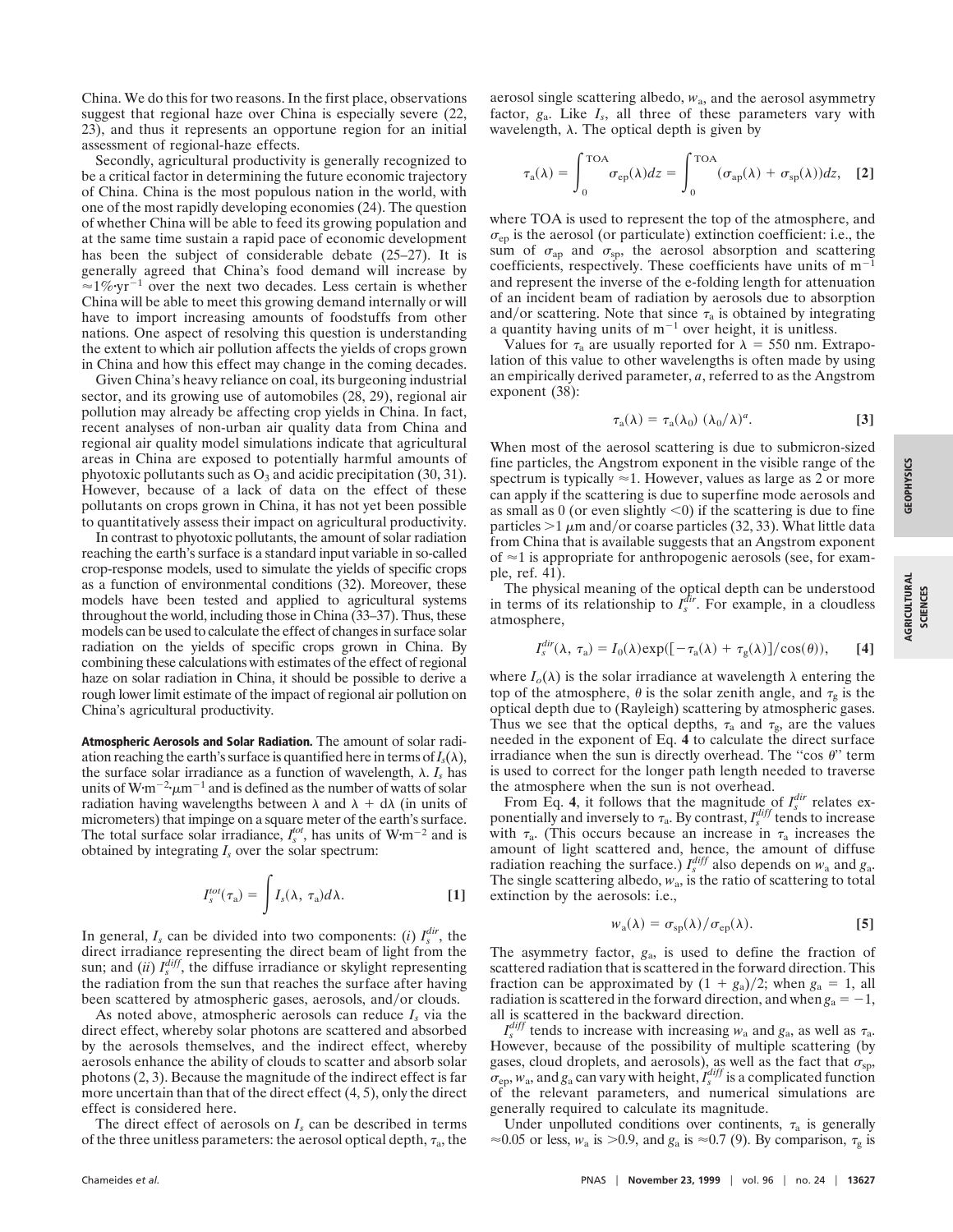

**Fig. 1.** Frequency distribution of aerosol optical depth at 550 nm observed at the U.S. Department of Energy Southern Great Plains Atmospheric Radiation Measurement Site in Oklahoma during 1998 (43). (Data courtesy of R. Halthore and A. Cronet.)

 $\approx 0.06$ . Thus, in clean air, most of the scattering of visible radiation from the sun is generally caused by Rayleigh scattering. As conditions become more polluted and the fine particle concentrations in the lower 1- 2 km of the atmosphere increase,  $\tau_a$  increases. If the particles contain a significant amount of elemental carbon, *w*<sup>a</sup> decreases. As a result, aerosol scattering and absorption can dominate over Rayleigh scattering in the polluted atmosphere. This is, in fact, the case over much of the eastern half of the United States, where annually averaged values of  $\tau_a$  generally range from  $\approx 0.2$  to 0.5 (1, 42). At a site in Oklahoma, for example, observations during 1998 yielded a  $\tau_a$  of 0.2  $\pm$  0.14 (see Fig. 1).

**Model-Calculated Aerosol Optical Depths Over China.** Fig. 2 depicts annually averaged values for  $\tau_a$  (at 550 nm) over China derived from a 12-month (August, 1994–July, 1995) simulation of the regional distribution of anthropogenic sulfate aerosols in East Asia using the coupled, regional climate/air quality model of



Fig. 2. Annually averaged values for  $\tau_a$  (550 nm) over China: modelestimated values are indicated by color coding; numbers and crosses indicate measurement-based values from Zhou *et al.* (23) and the locations where the data were collected.

Chameides *et al.* (30). (Also depicted in Fig. 2 are  $\tau_a$  values derived from surface solar irradiance measurements at 35 sites in China; these will be discussed later.) In Fig. 3, model-based  $\tau_a$ values are illustrated for 4 months of the year, each representative of one of the four seasons.

The model-based  $\tau_a$ s in Figs. 2 and 3 were calculated from Eq. **2**, with the aerosol extinction coefficient given by

$$
\sigma_{ep}(550 \text{ nm}) = [SO_4^{2-}] \alpha f(\text{RH}) / \text{frac}, \quad [6]
$$

where  $[SO_4{}^{2-}]$  is the model-calculated aerosol sulfate concentration (in g·m<sup>-3</sup>),  $\alpha = 5.3$  m<sup>2</sup>·g<sup>-1</sup> is the specific extinction coefficient for dry sulfate aerosols (4),  $f(RH) \ge 1$  and accounts for the increase in scattering as relative humidity, *RH*, increases due to deliquescence (5), and *frac* is the ratio of the extinction due to the sulfate portion of the aerosols to the total aerosol extinction. Measurements in urban-source regions in northeastern China indicate that sulfate is responsible for  $\approx 50\%$  of the total aerosol scattering (44). We therefore assumed a value of 0.5 for *frac*.

Inspection of Fig. 2 reveals annually averaged  $\tau_a$ s ranging from 0.05 or less in western China (where anthropogenic emissions are relatively small) to almost 0.7 in the Sichuan area. In the eastern part of the country, annually averaged optical depths tend to be largest in the central portion of the nation (i.e., Sichuan and the Yangtze Delta) relative to areas lying to the north and south. From Fig. 3, we see that the region of maximum optical depths tends to move northward and southward with the seasons, reflecting the changing wind patterns and actinic fluxes. It should be noted that the springtime is the period when China (especially northern China) experiences significant loadings of wind-blown dust. However, since our estimates were derived from model simulations of anthropogenic sulfate aerosol, the influence of wind-blown dust is not reflected in the figures.

**Comparison with Aerosol Optical Depths Inferred from Radiation Measurements.** The  $\tau_a$  values derived from radiation measurements in Fig. 2 are from Zhou *et al.* (23). These investigators retrieved aerosol optical depths from data collected over a 12-year period (1979–1990) at meteorological stations located near the outskirts of various cities throughout China. The  $\tau_a$ s were derived by using the method of Qiu (45), in which the total extinction of the direct beam of sunlight by aerosols is inferred from measurements at each site of  $\tilde{I}_s^{dir}$  under cloud-free conditions, the number of sunshine hours, and surface water vapor partial pressure, as well as the appropriate ozone column abundance from the Total Ozone Measurement Satellite (TOMS) Version 7. Zhou *et al.* (23) reported  $\tau_a$ s for a wavelength of 750 nm. In Fig. 2, we have scaled these values to a wavelength of 550 nm (which is a more conventional wavelength for reporting  $\tau_a$ ), assuming an Angstrom exponent of 1. However, this scaling does not introduce any additional uncertainty since Zhou *et al.* assumed the same value for the Angstrom exponent in their original derivation.

Inspection of Fig. 2 reveals some qualitative consistency between the model-based and measurement-based  $\tau_a$ s; for example, both have maximum values in the Sichuan area and generally lower values to the north and south of the Yangtze Delta region. However, there are significant quantitative differences, with the measurement-based  $\tau_a$ s being larger than the model-based values at all locations. The smallest relative difference is found in the Sichuan area, where the measurement-based  $\tau_a$ s are  $\approx$ 30–40% larger than the model-based values. In southeastern China, they differ by a factor of  $\approx 2$ , in northeastern China the difference is as much as a factor of 5, and to the west of Sichuan the difference is a factor of 10 or more.

There are a number of possible explanations for the discrepancies. For example, the measurement-based values may be essentially correct and the model-based values too low, either because of an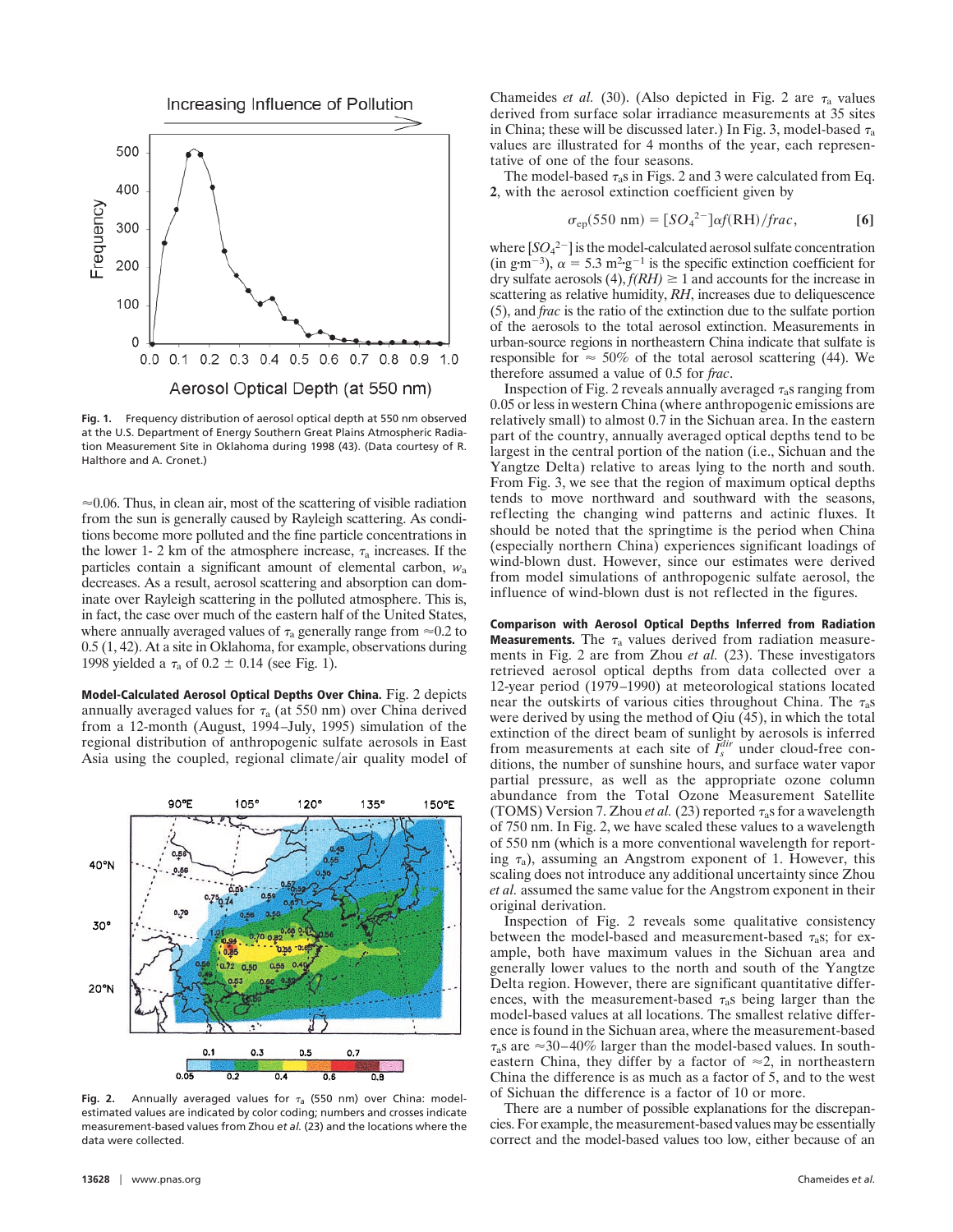

Fig. 3. Average model-estimated values for  $\tau_a$  (550 nm) over China for the months of January, April, July, and October.

under-prediction in  $SO_4^2$ <sup>-</sup> or an overestimation in *frac*. There is in fact some evidence in support of this view. The measurement-based  $\tau_a$ s are about a factor of 2 larger than those typically observed in the eastern United States (i.e., 0.5–0.9 in China and 0.2–0.5 in the United States). This is qualitatively consistent with the particle emission inventories for the two countries estimated by Wolf and Hidy (46):  $46 \times 10^{12}$  gyear<sup>-1</sup> in China and  $\approx 22 \times 10^{12}$  gyear<sup>-1</sup> in the United States. The measurement-based  $\tau_a$ s are also about a factor of 2 larger than those inferred from similar measurements made between the late 1950s and 1980 (47). This is also qualitatively consistent with emissions inventories, which indicate that anthropogenic emissions in China increased by a factor of  $\approx$  2 from the 1970s to the 1980s (48).

It is also possible that the measurement-based  $\tau_a$ s are too large, perhaps because of an improper filtering of cloudinfluenced data. The rather large  $\tau_a$  values reported by Zhou *et al.* (23) in the western part of China, where anthropogenic emissions are relatively low, suggest that this may have occurred for at least some of the sites.

A third possibility is that both the measurement-based and model-based  $\tau_a$ s are correct but reflect different spatial scales. Since the radiance measurements were made in suburban locations, these data may have been affected by local pollution sources and thus are not representative of the surrounding region. The model results, on the other hand, were obtained by using a  $60 - \times 60$ -km grid and are, by definition, regional in scale.

In the calculations presented below, we use the modelestimated  $\tau_a$  values to evaluate the effect of regional haze in China on surface solar irradiance and, in turn, on crop yields. Since the model-estimated  $\tau_a$  values are the smaller of the two sets of  $\tau_a$ s, this approach provides us with a more conservative measure of the regional-haze effect.

**Calculations of Is Over China.** To estimate the direct effect of the aerosol loadings discussed above on solar radiation, a broadband, one-dimensional radiative transfer model (49) was used to calculate the surface solar irradiance as a function of wavelength. The solar spectrum from 200 nm to 4  $\mu$ m (i.e., the wavelengths that encompass  $\approx$ 99% of the total solar irradiance reaching the

top of the atmosphere) was divided into 15 bands. The radiative transfer equation for each band was then solved by using the  $\Delta$ four-stream approximation, an approach that has been shown to be well suited for calculating solar radiative fluxes and heating rates in an atmosphere containing aerosols and clouds (50).

The magnitude of direct effect on the surface solar irradiance for a given value of  $\tau_a$  was obtained by carrying out two sets of calculations—one with  $\tau_a$  equal to the model-estimated value and another with  $\tau_a$  set to zero—and then calculating  $\Delta I_s^{tot}(\tau_a)$ , the relative change in the total surface irradiance, where

$$
\Delta I_s^{tot} = \left[I_s^{tot}(0) - I_s^{tot}(\tau_a)\right]/I_s^{tot}(0). \tag{7}
$$

Note that, given the above definition, a positive value in  $\Delta I_s^{tot}$ denotes a reduction in the surface irradiance due to the aerosol direct effect.

The calculations were made by using July-averaged  $\tau_a$ s and July 15 solar zenith angles appropriate for each location. We have chosen summertime conditions because, although not shown here, the discrepancies between model-estimated and measurement-based  $\tau_a$ s tended to be smallest during July. The profiles for atmospheric temperature, pressure, water vapor, and ozone used in the model calculations were taken from the mid-latitude summer atmospheric conditions reported by Mc-Clatchey *et al.* (51). A flat surface with an albedo of 20% at 0 km above sea level was also assumed for all calculations. In addition to the above, the model calculations require the specification of a number of input parameters. These are discussed below and summarized in Table 1.

The model calculations have a relatively weak dependence on the altitude profile for the aerosol scattering and absorption. This was defined by assuming that the aerosol scattering and absorption were linearly proportional to the total aerosol mixing ratio (with an altitude independent proportionality constant) and, in turn, specifying an altitude profile for the aerosol mixing ratio. In all calculations, the aerosols were assumed to be well mixed from the surface to the top of the boundary layer, which was set to a height of 2 km, a value appropriate for summer clear sky conditions. [Fine mode aerosols, as well as particles in the smaller-sized fraction of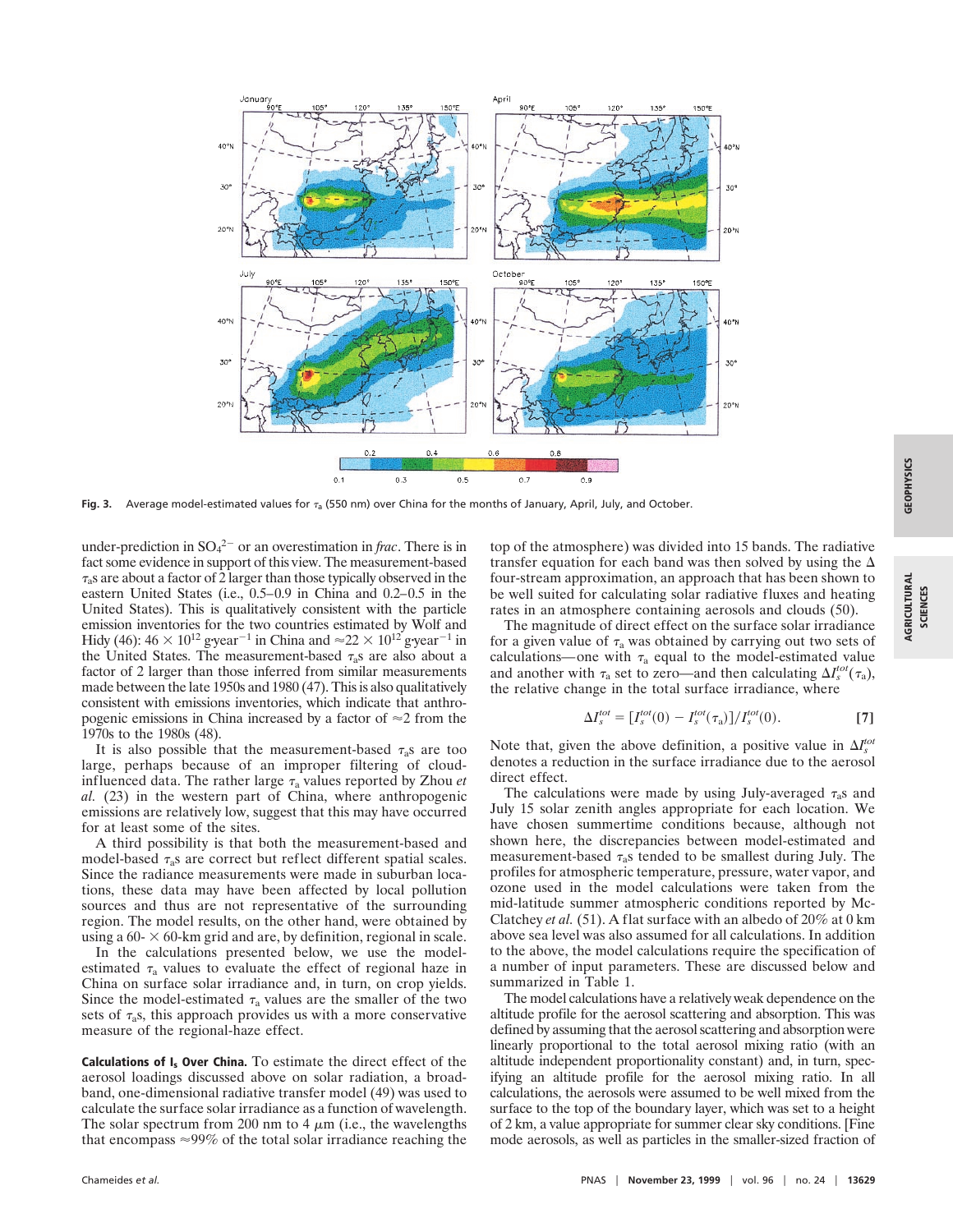### **Table 1. Assumptions and input parameters used in radiative transfer model**

| General conditions                                                  |
|---------------------------------------------------------------------|
| All calculations: Appropriate for mid-July                          |
| Asymmetry Factor, q <sub>a</sub>                                    |
| All calculations: $q_a = 0.67$                                      |
| Cloud parameterization                                              |
| Cloud Free: None                                                    |
| Thin Cloud Case: 100% cloud cover, cloud transmissivity $= 80\%$ *  |
| Thick Cloud Case: 100% cloud cover, cloud transmissivity = $40\%$ * |
| Aerosol single scatter albedo, $W_a$                                |
| Low Absorption Case: $w_a = 0.95$                                   |
| High Absorption Case: $w_a = 0.75$                                  |

\*Clouds were assumed to be absorbing in the 250- to 350- $\mu$ m range with a single scattering albedo of  $\approx$  0.65, weakly absorbing in the 350- to 400- $\mu$ m range with a single scattering albedo of  $\approx$  0.9, and non-absorbing (i.e., only reflecting) at other wavelengths.

the coarse mode, are expected to be well mixed in the boundary layer because their atmospheric residence times are significantly longer than the few-hour mixing time of the boundary layer. Aircraft measurements of aerosol concentrations tend to support this inference (52).] Above the boundary layer, aerosol mixing ratios were assumed to decrease exponentially with altitude using a scale height of 1 km, similar to that of Liu *et al.* (8).

Clouds are highly variable in space and time and have a strong interaction with solar radiation. Thus our assumptions concerning clouds may have a significant effect on our model calculations. To assess the uncertainty in our calculations that might arise from clouds, we have carried out calculations with three different assumptions concerning cloud cover and the transmissivity of the clouds. In our base model calculations, we assume cloud free conditions. In addition, sensitivity calculations are presented for a ''Thin Cloud Case'' in which 100% cloud cover is assumed with a cloud transmissivity at all wavelengths of 80% and for a ''Thick Cloud Case'' in which 100% cloud cover is assumed with a cloud transmissivity of 40%. In each of these cases,  $\Delta I_s^{tot}$  was calculated from Eq. 6 by using the value for  $I_s^{tot}(0)$ appropriate to that case.

The optical properties of the aerosols (i.e.,  $w_a$ ,  $g_a$ ) depend on the chemical composition and size distribution of the aerosols over China (which have yet to be characterized and most likely vary with time and location). The model results are relatively insensitive to the asymmetry factor,  $g_a$ , and thus the specification of this parameter is not critical to our conclusions (53, 54). We have adopted a value of 0.67 and assumed that the angular distribution of the scattering could be represented with a Henyey-Greenstein phase function (55, 56).

Unlike the asymmetry factor, the model calculations are quite sensitive to the single scattering albedo,  $w_a$ . Recall from Eq. 6 that this factor decreases as the absorptivity of the aerosols increases. Absorption of solar radiation by aerosols is generally due to the presence of elemental carbon (e.g., in soot) or mineral aerosols. In the United States, a  $w_a$  of  $\approx 0.9$  is often observed (14). However, in China, where emissions of soot and dust may very likely be substantially higher, a value for  $w_a$  of 0.9 may be too high. Recent measurements made continuously over a 2-week period in Beijing by one of the authors (M.B.) indicated a mean  $w_a$  of 0.80  $\pm$  0.06. To bracket the possible range in the single scattering albedo, we have carried out model calculations using two values for  $w_a$ : a "Low Absorption Case" with  $w_a = 0.95$ and a "High Absorption Case" with  $w_a = 0.75$ .

*Model results.* Fig. 4 illustrates the model-calculated spatial distribution in  $\Delta I_s^{tot}(\tau_a)$ , the relative change in the total surface irradiance, for the Low and High Absorption Cases, assuming cloud free conditions and the model-estimated  $\tau_a$  values. In both



**Fig 4.** Calculated  $\Delta f_s^{\text{tot}}$  (in percent), the percent reduction in the total surface irradiance over China for summertime conditions using model-estimated  $\tau$ <sub>a</sub>s. (a) The Cloud-Free, High Absorption Case. (*b*) The Cloud-Free, Low Absorption case.

cases, the distribution closely mimics that of  $\tau_a$  for the month of July illustrated in Fig. 3. In the Low Absorption Case, the reductions in *Is* range from a few percent in western China to a little  $>15\%$  in the Sichuan area, while in the High Absorption Case the maximum reduction approaches 30%. The larger reduction in  $I_s^{tot}$  for the High Absorption Case occurs because absorbing aerosols remove photons from the direct and diffuse beams while scattering aerosols only redirect the photons.

Table 2 summarizes the sensitivity of our results to cloud cover and transmissivity. We find that the effect of these parameters depends on the absorptive properties of the aerosol. In the Low Absorption Case, the presence of a cloud deck tends to keep radiation that had been backscattered by aerosols in the boundary layer, thereby increasing the likelihood that it will eventually reach the surface. Thus, the aerosol effect is decreased somewhat by the presence of clouds in this case. In the High Absorption Case, on the other hand, aerosols cause greater absorption of photons that had been reflected back toward the surface by clouds. In either case, the uncertainty introduced into the calculations of  $\Delta I_s^{tot}$  by the possible presence of clouds is relatively modest: i.e.,  $\approx$  20%. If conditions in China correspond to that the Thick Cloud/Low Absorption Case, the appropriate  $\Delta I_s^{tot}$  values can probably be approximated by dividing those calculated for the Cloud Free/Low Absorption Case by a factor of 1.2. If, on the other hand, the Thick Cloud/High Absorption Case is more applicable, then  $\Delta I_s^{\text{tot}}$  can be approximated by multiplying the  $\Delta I_s^{tot}$  value calculated for the Cloud Free/High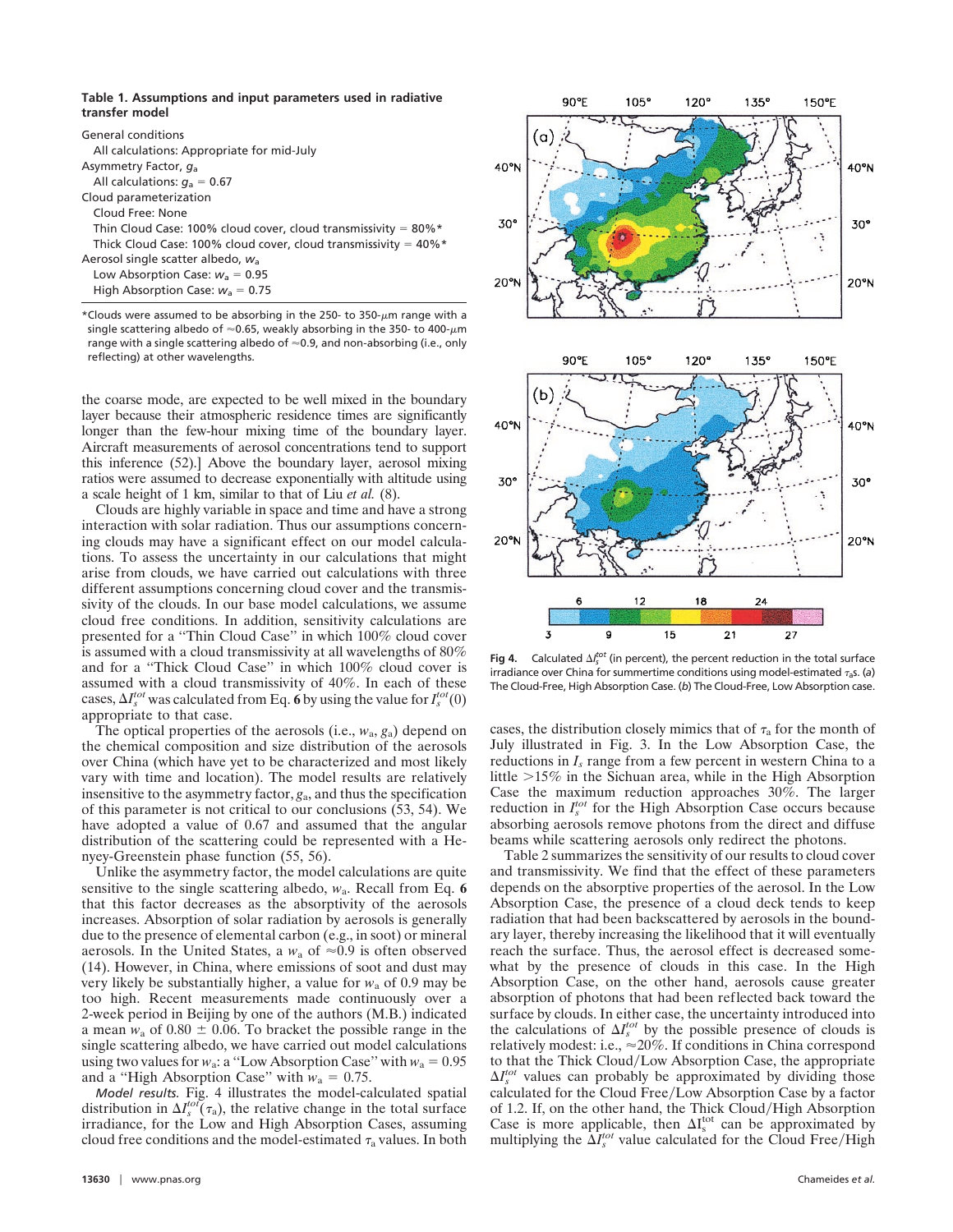**Table 2. Sensitivity of radiative model simulations to cloud cover**

| Cloud Parameterization                  | $\Delta l_{s}^{\rm tot}$ , % |  |
|-----------------------------------------|------------------------------|--|
| Low absorption case and $\tau_a = 0.3$  |                              |  |
| Cloud-free                              | 6.5                          |  |
| Thin cloud                              | 6.1                          |  |
| Thick cloud                             | 5.3                          |  |
| Low absorption case and $\tau_a = 0.6$  |                              |  |
| Cloud-free                              | 12.4                         |  |
| Thin cloud                              | 11.7                         |  |
| Thick cloud                             | 10.4                         |  |
| High absorption case and $\tau_a = 0.3$ |                              |  |
| Cloud-free                              | 11.7                         |  |
| Thin cloud                              | 12.5                         |  |
| Thick cloud                             | 13.7                         |  |
| High Absorption case and $\tau_a = 0.6$ |                              |  |
| Cloud-free                              | 21.5                         |  |
| Thin cloud                              | 22.8                         |  |
| Thick cloud                             | 24.7                         |  |

Absorption Case by 1.2. [The modest impact of clouds calculated here contrasts with similar estimates related to the direct effect of aerosols on surface temperature and climate; in the later case, clouds are found to significantly reduce the climatic cooling caused by aerosols (4). The reason for this difference is that aerosols generally lay below clouds and our calculations relate to the change in the solar irradiance that reaches the earth's surface, whereas the climate calculations are based on the change in the irradiance reflected back to space.]

In summary, our radiative transfer model calculations suggest that surface irradiances over China are reduced by a few percent to as much as 30% during the summer season as a result of the direct effect of regional haze. The highest reductions are found to occur in the portion of China that is east of  $\approx 105^{\circ}E$  latitude and bordered on the north by a line running in a northeasterly direction from about 35°N 105°E to  $\approx 40^{\circ}$ N 120°E. Within this area,  $\Delta I_s^{tot}$  is  $\geq$ 5% in the Low Absorption Case and  $\geq$ 10% in the High Absorption Case. This is significant because this area encompasses some of China's most productive agricultural regions, including those found in the Yellow, Yangtze, and Pearl River valleys. In the 1980s,  $\approx 70\%$  of China's total grain production was harvested within this area (57).

The magnitude of the calculated reduction depends most strongly on the absorptive properties of the aerosols that make up the haze. Even under the most favorable of conditions (consistent thick clouds and very low absorption), surface irradiance reductions in excess of 5% would likely apply for much of China's agriculturally important regions. Under highly unfavorable conditions, reductions in excess of 10% for these regions and  $>30\%$  in the Sichuan Basin appear to be possible. It seems reasonable to expect that these reductions in surface irradiance could have a number of significant climatic and ecological impacts. In the next section, we examine whether the reductions in  $\tilde{I}_{s}^{tot}$  might have an impact on crop yields.

**Effect of Reductions in Surface Irradiance on ''Optimal'' Crop Yields Grown in China.** To assess the likely impact of reductions in  $I_s^{tot}$  on crop yields in China, we carried out a series of sensitivity calculations using a crop response model for both rice and winter wheat. Before describing the specifics of these calculations, a brief discussion of the role of sunlight in limiting photosynthesis rates in agricultural systems is useful. In general, photosynthesis depends on a variety of inputs, including water and nutrients as well as sunlight (58). Any one of these inputs can limit the rate at which green plants carry out photosynthesis and store carbon. In natural or unmanaged ecosystems, nutrients and/or water are



Fig. 5. Scatterplots of measured yields of rice cultivated in Texas as a function of accumulated surface solar irradiance received during a 40-day critical sunlightrequiring period for rice beginning with panicle differentiation and ending 10 days before maturity. The triangles represent annual data from commercial fields in Orange and Jefferson Counties cultivated with rice from 1964 to 1973. The closed triangle is the datum obtained in 1969, a year with adverse weather conditions; this datum was not included in the calculation of the indicated *R*<sup>2</sup> value. The circles represent annual data obtained from experimental fields in Texas cultivated from 1963 to 1967 with varying planting dates. For the commercial-field data, 100% accumulated solar irradiance is equal to  $1.3 \times 10^8$  J·m<sup>-2</sup> (and was observed in 1971) and 100% yield is equal to 4,784 kg·ha<sup>-1</sup> (and was observed in 1971). For the experimental-field data, 100% accumulated irradiance is equal to 1.6  $\times$ 10<sup>8</sup> J·m<sup>-2</sup> (and was observed in one of three fields tested in 1964) and 100% yield is equal to 5,988 kg·ha<sup>-1</sup> (and was observed in one of three fields tested in 1965). Data are taken from Stansel and Huke (15).

often limiting, and thus reductions in surface solar irradiance may not have a significant impact on photosynthesis rates. In managed ecosystems such as those in cultivation for food crops, on the other hand, conditions are often manipulated to maximize crop yields through irrigation and the application of fertilizers. Thus the possibility that surface irradiance can affect net yields of crops is far greater.

In the specific case of rice, field observations tend to confirm that yields are, in fact, affected by the amount of solar radiation received by the crops (15–17, 20). For example, Fig. 5 illustrates data gathered on rice grown in commercial and experimental fields in Texas. In both datasets, there is a statistically significant positive correlation between the rice yields and the cumulative surface solar irradiance received during a 40-day period when rice has its greatest sunlight requirement. On the basis of these and other data, Stansel and Huke (15) posited a strong linear relationship between solar radiation and the yields of rice. Wheat yields are more often limited by moisture or temperature than by solar radiation. However, when these conditions are not limiting, yields can be affected by variations in solar radiation receipt (18).

In the crop response model calculations presented here, we assume a sufficiency of water and nutrients for the crops so that they are never subjected to water and/or nutrient stress. For this reason, our results represent the effect of reductions in  $I_s^{tot}$  on optimal crop yields as opposed to crop yields grown under a specific set of conditions during a specific year. Depending on the actual conditions under which the crops are grown in China, these optimal yields may or may not reflect the actual yields.

*Crop response model.* Our crop response simulations were carried out by using the CERES 3.1 Rice and Wheat models (59, 60) with the Priestley-Taylor method of estimating potential evapotranspiration. The models use mathematical functions to simulate the growth and yield of rice and wheat as a function of plant genetics, weather, soil, and management factors. Processes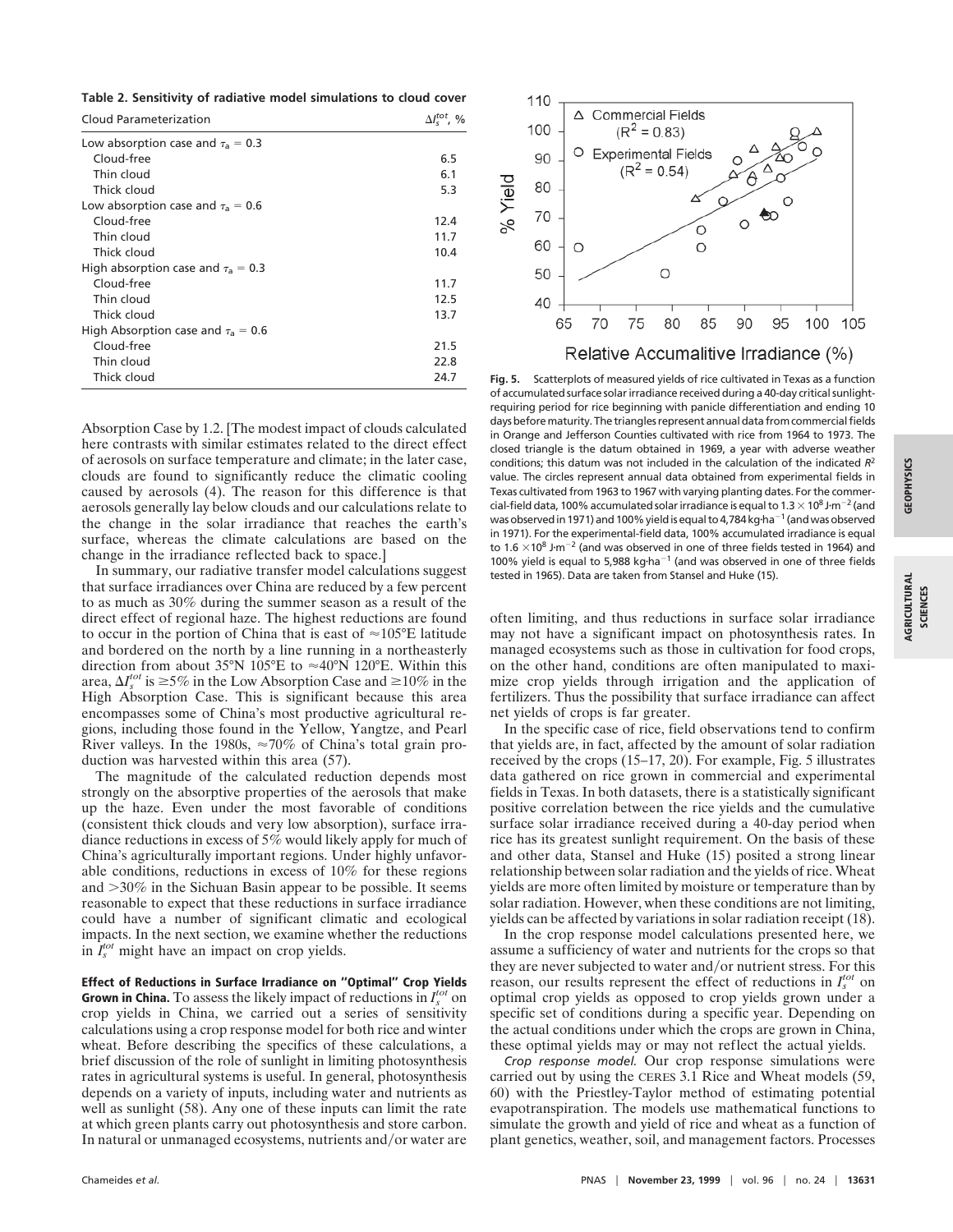**Table 3. Crop model inputs and base results for wheat and rice yields in Nanjing**

|               |                        |                      |                        | Mean yield for<br>base model <sup>+</sup> , |
|---------------|------------------------|----------------------|------------------------|---------------------------------------------|
|               | Weather data*          | Sow date             | Harvest date           | kg/ha                                       |
| Wheat<br>Rice | 1969–1979<br>1970-1979 | November 9<br>May 10 | June 8<br>September 25 | 4,053<br>12,138                             |

\*Input weather data consisted of averages of observations made during the indicated years. The data were obtained from Nanjing Agricultural Sciences (courtesy of Jin Zhiqiang).

†Base model represents the simulation using 100% of the observed total surface solar irradiance.

modeled include phenological development, vegetative and reproductive plant development stages, production and partitioning of photosynthates, growth of leaves and stems, senescence, biomass accumulation, and root system dynamics. (Respiration is not explicitly treated in this class of crop model.) Soil and management inputs include soil characteristics, cultivar type, row spacing, fertilizer amount, sowing and harvest dates, and irrigation. Weather inputs include daily maximum and minimum temperature, precipitation, and total surface solar irradiance.

As is the case with many quasideterministic crop models, production of biomass in the CERES models is treated as a linear function of incoming photosynthetically active radiation. Photosynthetically active radiation at the top of the plant canopy is assumed to be 50% of the total surface solar irradiance and is attenuated through the plant canopy as an exponential function of leaf area index. Under optimal conditions, the production of photosynthate increases with increasing photosynthetically active radiation up to the point of light saturation (58).

Our simulations were carried out for rice and winter wheat crops grown in Nanjing. Table 3 lists the input data for each crop simulation, as well as the yields obtained assuming 100% of the observed surface solar irradiance. For each crop, we carried out five simulations: the base case, using  $100\%$  of the observed  $I_s^{tot}$ , as well as cases with  $I_s^{tot}$  increased and decreased by 10 and 20%. In the CERES models, changes in solar radiation affect photosynthesis and potential evapotranspiration. An increase in solar radiation increases carbohydrate accumulation due to increased photosynthesis, and increases potential evapotranspiration. (The opposite is true for a decrease in solar radiation.) The increase in carbohydrate accumulation over an entire growing season leads to an increase in yield. On the other hand, the increase in potential evapotranspiration may potentially cause water stress and negatively affect yield. Since our calculations were conducted assuming no water stress, this effect was not considered. Another process not considered is the effect of changes in solar radiation on temperature. Under real-world conditions, an increase in surface solar irradiance would tend to cause an increase in temperature (particularly maximum temperature), which would also affect crop growth and yield (58).

The model-calculated rice and wheat yields are illustrated in Fig. 6. Similar to the observations illustrated in Fig. 5, the simulated yields for both crops responded linearly to changes in surface solar irradiance. In the case of wheat, we found a little more than a  $1\%$  increase (decrease) in yields for each  $1\%$ increase (decrease) in solar irradiance. For rice, the sensitivity was somewhat lower; i.e., an  $\approx 0.7\%$  increase (decrease) for each 1% increase (decrease) in solar irradiance. Similar results were found in sensitivity analyses of the SIMRIW rice model (21).

Because our crop-response model calculations were carried out for only one site, our results should not be viewed as being definitive for Chinese agriculture as a whole. Such a definitive understanding of the relationship between solar radiation and crop yields in China will require region-specific field studies, as



**Fig. 6.** Model-calculated percentage change in crop yields as a function of the assumed total surface solar irradiance, with 100% representing the observed irradiance. The calculations were carried out by using conditions appropriate for Nanjing (see Table 3).

well as more comprehensive crop-model simulations. With this caveat in mind, we address the implications of our model calculations for Chinese agriculture in the next section.

**Implications for Agriculture in China: An Opportunity for Increased Crop Yields.** If the crop yield model calculations discussed in the previous section for rice and wheat grown in Nanjing are generally applicable to Chinese agriculture, then our calculations suggest that air pollution and regional haze in China are having a significant impact on the optimal yields of crops grown in the nation. The predicted reduction in yields for China's highly productive eastern agricultural regions ranges from a little less than 5 to more than 30% and depends most critically on the absorptive properties of the aerosols. However, it is likely that this range represents a lower limit because (*i*) the indirect effect of aerosols on solar radiation was neglected; (*ii*) the radiative transfer calculations were carried using the smaller, model-estimated  $\tau_a$ s; *(iii)* the possible reduction in surface irradiance by the pollutant nitrogen dioxide was not considered (61); and (*iv*) the effects on crops of phytotoxic air pollutants typically associated with regional haze such as groundlevel ozone (30) were not considered.

One implication of our results is that mitigation of regional haze over China could have the benefit of significantly increasing the optimal yields of crops grown in the nation. Translating these optimal-yield increases into actual increases in agricultural productivity would of course require sufficient supply of water and nutrients. However, given China's plans to boost agricultural productivity by  $\approx 30\%$  over the next three decades (27), this would not appear to be a problem.

**Conclusion.** A rudimentary assessment of the direct effect of atmospheric aerosols on agriculture in China suggests that optimal crop yields are significantly affected by regional-scale air pollution and its associated haze. This in turn implies that the mitigation of this pollution could help boost crop yields in China. Our calculations suggest that, under optimal growing conditions, crop yields in eastern China could be enhanced by  $\approx$  5–30%, possibly more if the indirect effect by aerosols and other air pollutants also significantly affect crop yields.

Whether such a scenario is feasible and economically realistic is a question whose answer will require a good deal of further study—including more detailed measurements of the chemical and optical properties of aerosols over agricultural areas of China.